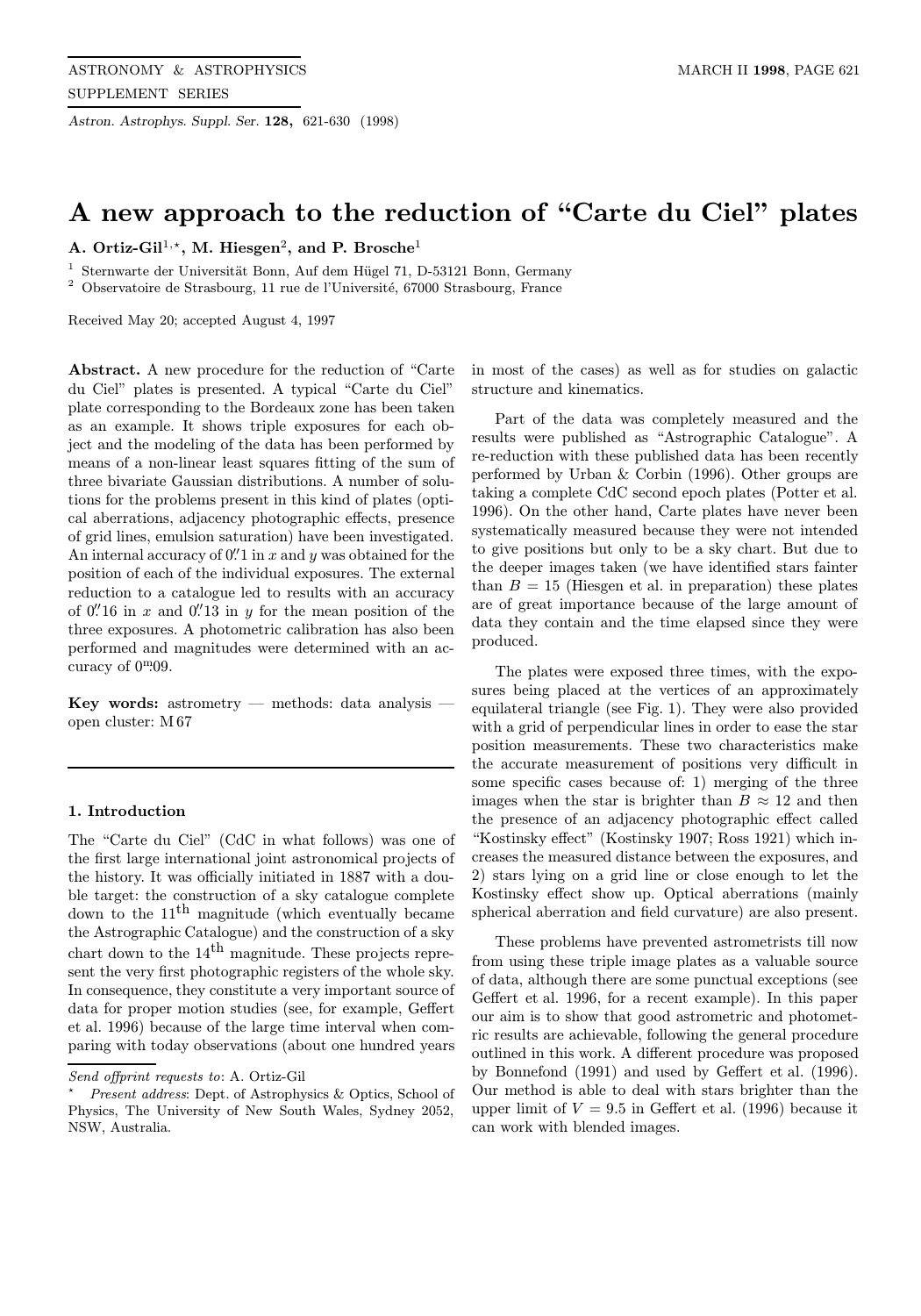A European Community Human and Capital Mobility Network was initiated in 1994 under the name of "Salvaging an Astrometric Treasure" (Ortiz-Gil et al. 1995; Hiesgen et al. 1996) with the scope of measuring these plates and using the data for a variety of applications, such as extension of the Hipparcos reference system to fainter magnitudes, determination of proper motions with an accuracy of 2  $10^{-3}$  arcsec/yr, proper motions of globular and open clusters, photographic magnitudes with an accuracy of about 0.1, or studies related to galactic structure and kinematics.

Different typical CdC plates have been analysed in order to study how to deal with the specific problems which arise and may vary much from plate to plate. Therefore, a complete study of the characteristics of each individual plate is necessary. Here we present the complete analysis performed with a plate which was gently provided by Bordeaux Observatory (France). It was taken in February 1922 and covers a  $2^{\circ} \times 2^{\circ}$  field with centre at  $\alpha = 8^{\rm h} 50^{\rm m}$ and  $\delta = 11^{\circ}48'$  (1900 equinox). This field is interesting because it includes the open cluster M 67. It shows three exposures (Fig. 1), placed at the vertices of a triangle.

The plate was scanned with the PDS 2020 GM<sup>plus</sup> microdensitometer of the Astronomical Institute Münster (Germany). In the process of scanning the plate on-line search and segmentation techniques were employed, which produced an output file containing detected objects in the form of "picture frames" of individual images (Horstmann 1988). These frames have a size of  $61 \times 61$  pixels  $(0.61 \times$ 0.61 mm), or  $81 \times 81$  pixels  $(0.81 \times 0.81$  mm) in the case of bright stars, to assure that all three exposures belonging to the same triangle are included in the frame.

Visual inspection of these frames allows us to remove from the set those frames in which any of the three exposures is missing, there is confusion between exposures due to the presence of double stars or the system has identified a spurious image. This implies that we can end up with at most three different frames corresponding to the same triplet. They are identified by their equal positions on the plate and the one which will be finally used in the study of the plate characteristics and reduction will be the one giving a better fit to the triple Gaussian model described later.

In the rest of this work we have assigned the following numbers to the three exposures: exposure 1 (top left exposure in Fig. 1), exposure 2 (top right exposure in Fig. 1) and exposure 3 (bottom exposure in Fig. 1).

#### 2. Modeling the data

To calculate the positions of each of the components of these triple images the fitting with a model consisting on the sum of three bivariate Gaussian distributions was applied (Dick et al. 1993). The density  $D_{i,j}$ , measured in



Fig. 1. One star as example for the triple exposures on the CdC plates

pixel  $i, j$ , is then:

$$
D_{ij} = B + \sum_{k=1}^{3} A_k \exp\left\{-\frac{1}{2} \left[ \frac{1}{1-t_k^2} \left( \left( \frac{x_{ij} - x_{ck}}{\sigma_{xk}} \right)^2 + \left( \frac{y_{ij} - y_{ck}}{\sigma_{yk}} \right)^2 - 2t_k \left( \frac{x_{ij} - x_{ck}}{\sigma_{xk}} \right) \left( \frac{y_{ij} - y_{ck}}{\sigma_{yk}} \right) \right) \right]^{s_k} \right\}.
$$
 (1)

In this expression  $B$  is the background of the frame. As the triple images are confined to areas of  $0.81\times0.81$  mm at most, B can be considered constant in each of these frames (see Sect. 6).  $A_k$  is the peak density of the k-th image, while  $x_{ij}$ ,  $y_{ij}$  are the pixel coordinates and  $x_{ck}$ ,  $y_{ck}$  are the centre coordinates of the k-th image.  $\sigma_{x_k}, \sigma_{y_k}$  and  $t_k$ are the parameters of an ellipse with arbitrary orientation and axis size. These three parameters are related to the ellipse semimajor and semiminor axis,  $a_k$  and  $b_k$ , by the expressions:

$$
a_k = \left\{ \frac{1}{2} \left[ (\sigma_{x_k}^2 + \sigma_{y_k}^2) + \sqrt{(\sigma_{x_k}^2 - \sigma_{y_k}^2)^2 + 4t_k^2 \sigma_{x_k}^2 \sigma_{y_k}^2} \right] \right\}^{\frac{1}{2}} \tag{2}
$$

$$
b_k = \left\{ \frac{1}{2} \left[ (\sigma_{xk}^2 + \sigma_{yk}^2) - \sqrt{(\sigma_{xk}^2 - \sigma_{yk}^2)^2 + 4t_k^2 \sigma_{xk}^2 \sigma_{yk}^2} \right] \right\}^{\frac{1}{2}} \tag{3}
$$

and the angle between X and  $a_k$  axes is

$$
\theta_k = \arccos \frac{1}{\sqrt{1 + \left(\frac{\lambda_k - \sigma_{x_k}^2}{t_k \sigma_{xk} \sigma_{yk}}\right)^2}}
$$
(4)

where

$$
\lambda_k = \frac{1}{2} \left[ (\sigma_{xk}^2 + \sigma_{yk}^2) + \sqrt{(\sigma_{xk}^2 - \sigma_{yk}^2)^2 + 4t_k^2 \sigma_{xk}^2 \sigma_{yk}^2} \right].
$$
 (5)

The parameter  $s_k$  is a flattening parameter which takes into account the saturation of the photographic emulsion.

The fitting process was performed by means of the Levenberg-Marquardt method (Marquardt 1963) for nonlinear least squares fitting to work out the values of the 22 free parameters in the model. The fitting was applied to small frames of  $0.61 \times 0.61$  mm  $(61 \times 61)$  pixels), or  $0.81\times0.81$  mm  $(81\times81$  pixels) for bright stars, around each set of triple images. One of our main objectives is to reduce the number of these free parameters in order to achieve better results (see Sect. 6). At the moment this software has not been fully prepared for its use by other groups, but we intend to make it available to the community as soon as possible.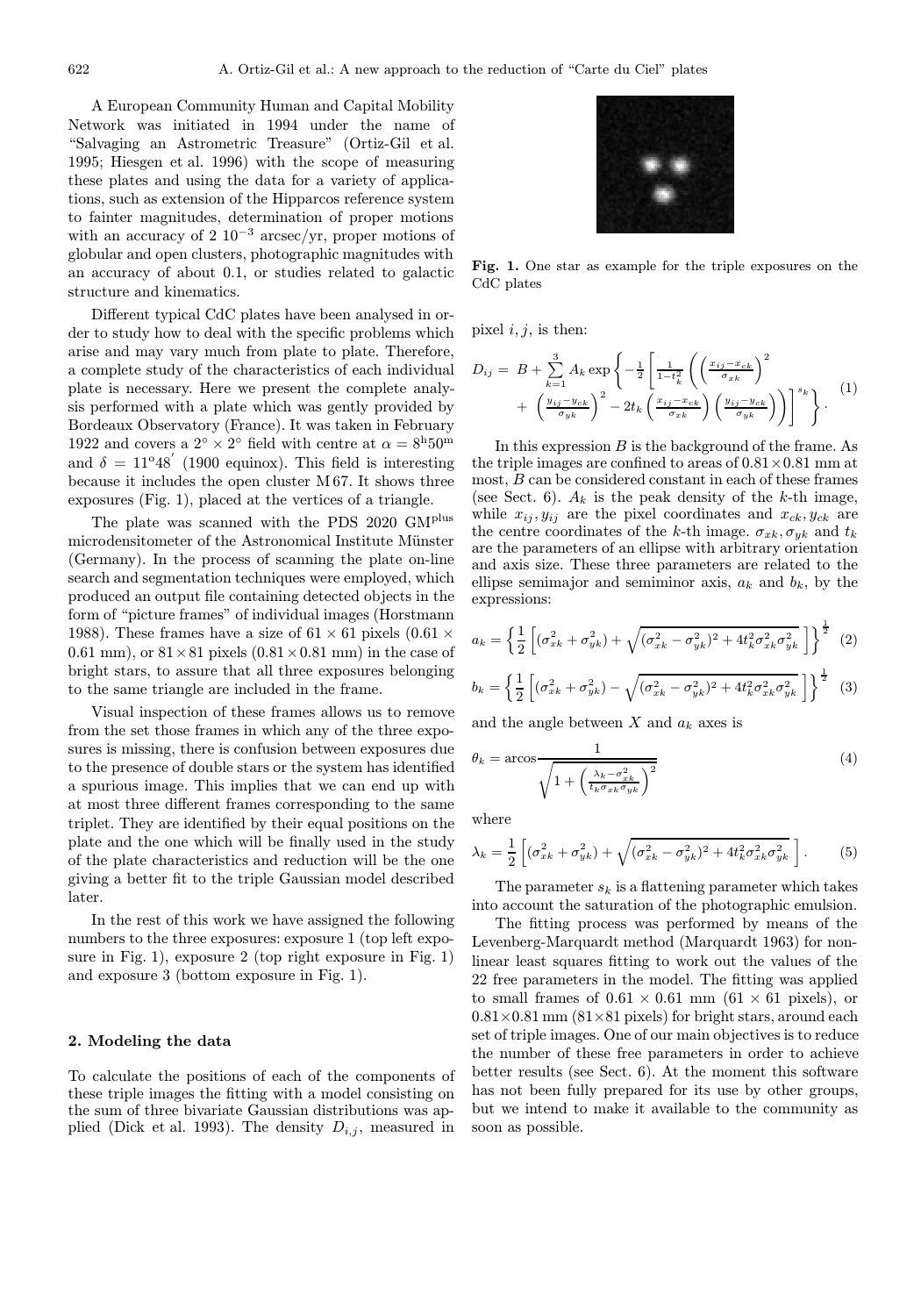## 3. Optical aberrations

Four optical aberrations would mainly be expected to show up in an optical system of the kind used in the CdC astrographs. These are coma, spherical aberration, field curvature and chromatic aberration. In particular, coma makes the images to become asymmetric as it gives them a comet-like appearance. Spherical aberration and field curvature generate extended and elongated images, respectively, from pointlike ones. How much elongated and asymmetric the images are is of importance in order to see how the optical aberrations are influencing the final results in the plate reduction.

## 3.1. Ellipticity

Images at a radial distance from the plate centre greater than  $\approx$  5 cm show a significant ellipticity, which is defined as:

$$
e_k = 1 - \frac{b_k}{a_k} \tag{6}
$$

where  $a_k, b_k$  are the image semimajor and semiminor axes of exposure k, respectively, given by Eqs.  $(2)$  and  $(3)$ .

In Fig. 2 the ellipticity as a function of the plate position is shown. Segment lengths are proportional to the mean ellipticity of the three exposures, while their orientation with respect to the  $X$  axis is the mean of the three angles  $\theta_k$ . We expect to encounter this effect in all CdC plates because they all were taken with a similar kind of optics. Two examples of these images are shown in Fig. 3.



Fig. 2. Field curvature in the plate. The length of the lines is proportional to the mean ellipticity of the three exposures of each stellar image. The orientation with respect to the  $x$ -axis is proportional to the mean of the three angles  $\theta_k$ 



Fig. 3. Effects of optical aberrations are shown for two stars of different magnitudes

No significant dependence of the position error on the ellipticity can be found after performing the plate reduction with the external catalogue (Fig. 4). This suggests that the model is therefore able to deal correctly with elongated images.



Fig. 4. Image ellipticities as a function of the residuals in  $x$  and y for the three exposures after performing the plate reduction with an external catalogue. No dependence on the ellipticity value is evident here. Ellipticity values of exposure 2 have been used as an example. Analog diagrams are obtained with the ellipticity values of exposures 1 and 3

## 3.2. Image asymmetry

A study on the asymmetry of the images in the plate has been carried out by means of analysing the skewness of the marginal distribution along the "possible" asymmetry axis:

$$
skew = \frac{\sum_{i} f(x_i)(x_i - \bar{x})^3 / \sum_{i} f(x_i)}{\sigma^3} \tag{7}
$$

where  $f(x_i)$  is the marginal distribution along the image semimajor axis and  $\sigma$  stands for the marginal distribution standard deviation.

Most of the skewness values (88.7%) lie on the interval  $[-0.2, 0.2]$  (Fig. 5), which seems to indicate that the images can be considered symmetric and, in consequence,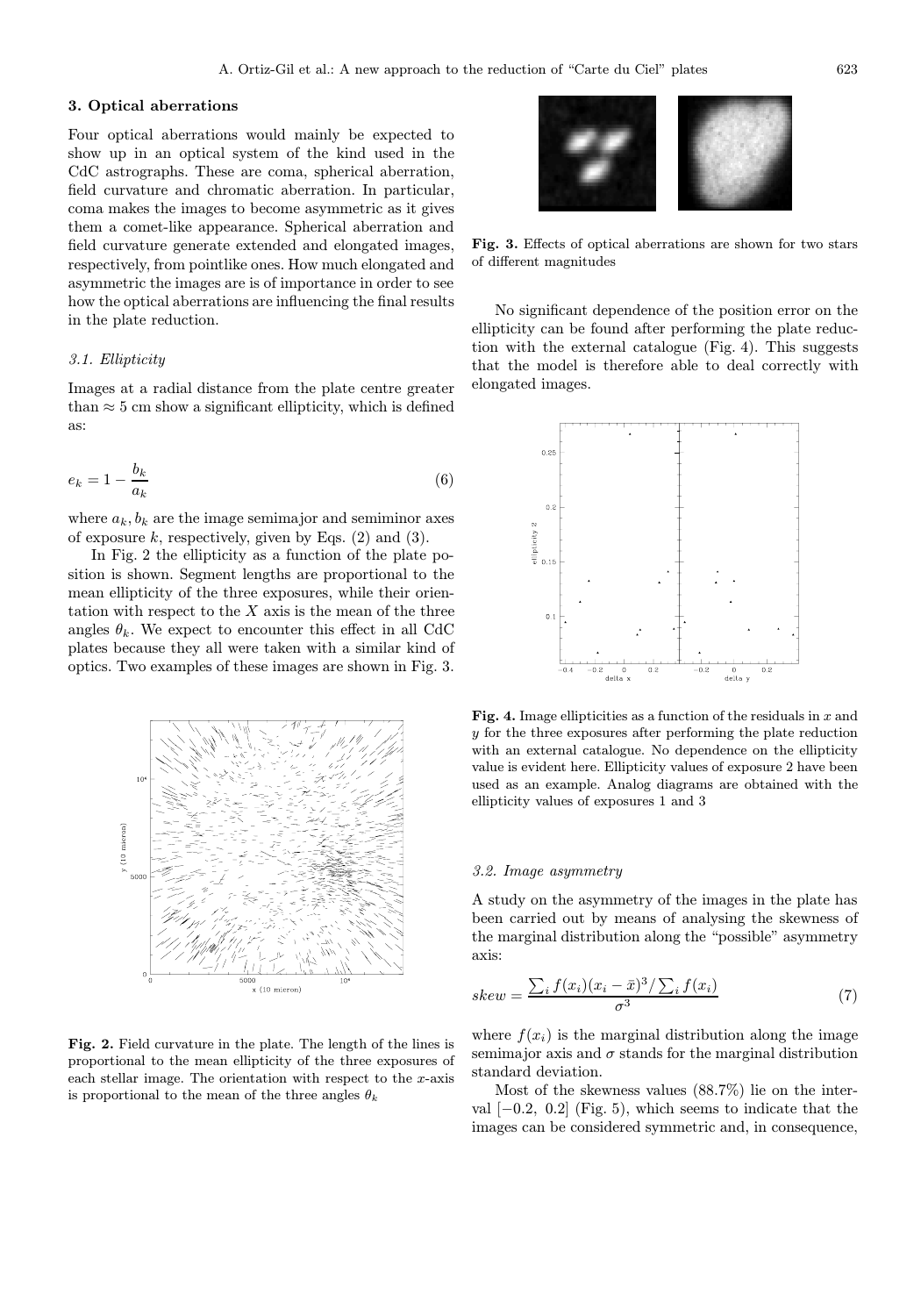

Fig. 5. Skewness values as a function of the distance to the plate centre. 88.7% of the values lie within [−0.2, 0.2]

that coma is not the dominant cause for the distortion but rather the field curvature and spherical aberration. The last one makes the pointlike images to appear as disks while the first one is responsible for the elongation of these disks.



Fig. 6. Histograms of skewness values for stars fainter (dashed line) and brighter (solid line) than  $B \approx 13.5$ . The histogram for the fainter stars is broader than the one for brighter stars

There are two other facts which reinforce the conclusion that asymmetry has no influence on the data:

1) The largest skewness values correspond to the fainter images, which are much sensitive to plate defects and noise which might alter their density profile. Figure 6 shows the histograms for the skewnesses of stars with magnitude  $B \gtrsim 13.5$  and  $B \lesssim 13.5$ . The standard deviation of both histograms has been calculated and the results show that the distribution for the brightest stars around 0 is narrower than the corresponding one for the faintest ones, as one can see from Table 1. At the bright end the non-linear response of the plate also contributes to this effect as the stars are increasingly broader thus masking features visible in fainter star images.

Table 1. Distribution of skewness values around zero

| $B$ magnitude $\alpha$ | $data^b$ | $\sigma_1$ $^c$ | $\sigma$ <sup>d</sup> | $\sigma$ <sup>2</sup> |
|------------------------|----------|-----------------|-----------------------|-----------------------|
| $\lesssim$ 13.5        | 337      | 0.16            | 0.16                  | 0.15                  |
| $\geq 13.5$            | 910      | 0.25            | 0.30                  | 0.27                  |

 $a$  magnitude interval considered

 $\frac{b}{b}$  number of stars used in each case

 $c,d,e$  standard deviations of the distributions of skewness values computed for exposures 1, 2 and 3, respectively.

This suggests that the images are symmetric and asymmetries only arise because of noise in faint stars. This is a normal effect in photographic plates and it is not a specific problem of the CdC plates.

2) The residuals for positions on the plate after the plate reduction with the catalogue (PPM) are not a function of the skewness values (Fig. 7).



Fig. 7. Residuals for star positions after the plate reduction with an external catalogue vs. skewness values. Residuals are independent of the skewness. As an example we show here the skewness computed for exposure 2. Analog diagrams are obtained for skewness values of exposures 1 and 3

As a conclusion one can say that at least the asymmetry in the images is not important enough to have a detectable influence on the data. Anyway, it has been found that optical aberrations in CdC plates can be very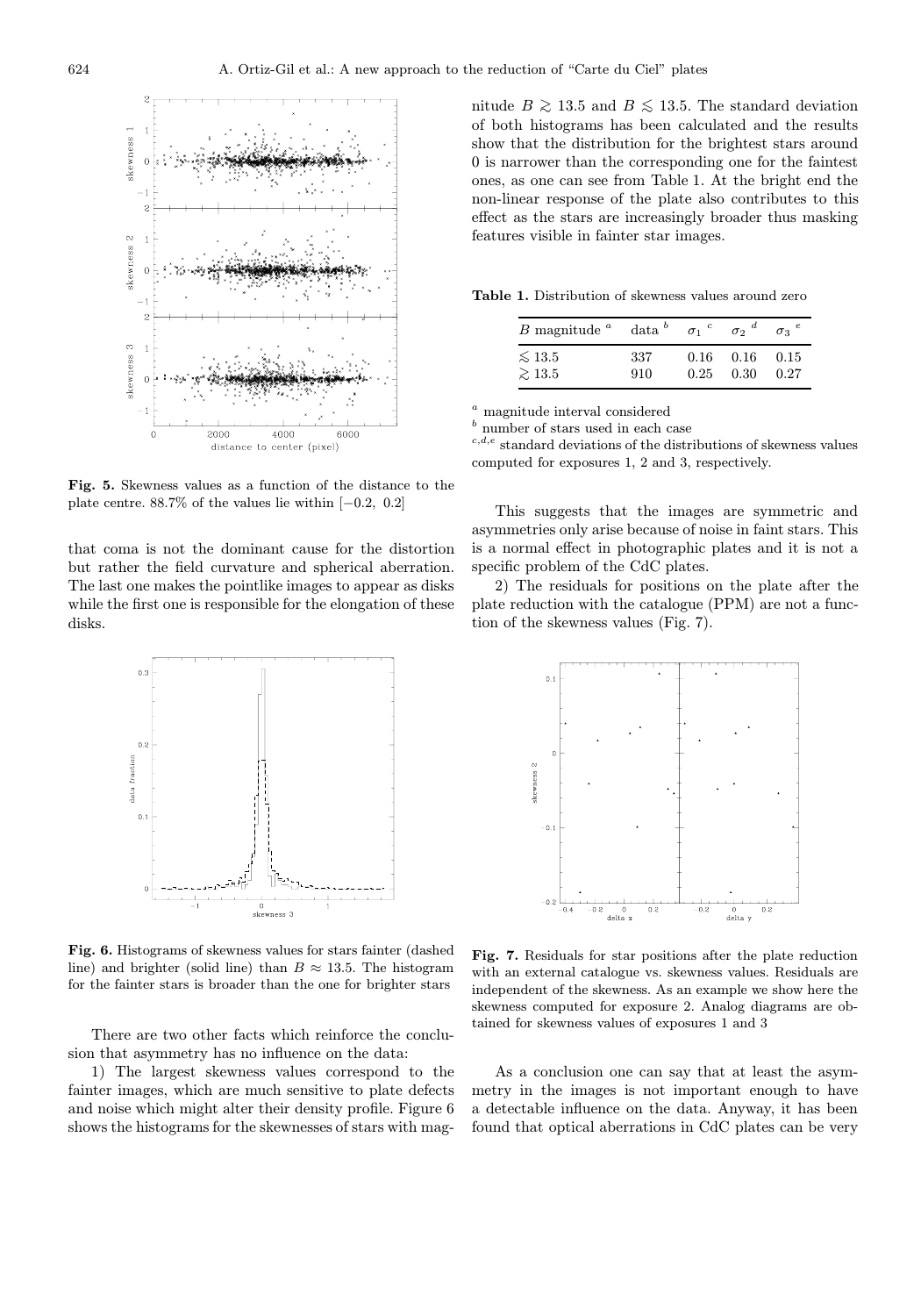complicated when the centres of the telescope lenses were misaligned, being dependent on magnitude and colour (Zacharias, private communication). And, as usual when working with photographic plates, plate borders are of lower quality than the plate central region as they introduce some trends in the final position residuals when performing the plate reduction.

## 4. Astrometric reduction

Further plate characteristics influencing the final astrometric accuracy have been found. The presence of a grid in the plates prevented us from considering stars lying on or very close to the lines (Fig. 8). Because of this we loose approximately 15% of the total number of stars in the plate. These lines introduce changes in the density of the images and in the positions of the nearby ones due to the Kostinsky effect (Kostinsky 1907; Ross 1921). This effect shows up also when images of stars lie very close to each other. The developer is exhausted in the zones where two images are in contact or very close and the amount of the products from the development process is larger there than in other zones. These products inhibit the chemical reaction which takes place during the development and the final result is an apparent repulsion of the images. Due to the small separation between the three exposures  $(\approx 170 \mu m)$ , they begin to merge in the case of stars of magnitude  $B \leq 12$ , and consequently, the Kostinsky effect introduces changes in the "true" positions of the images. These can be quite large: changes of  $\approx 40 \ \mu m$  have been detected (see Fig. 9). This effect is very difficult to model: it changes from plate to plate as it depends on the development process of each plate individually. The determination of its variation as a function of the stellar magnitude is one of the most important targets in order to be able to correct for it.



Fig. 8. Example of a triple star image of which one is on a grid line



Fig. 9. Distance between exposures 1 and 2 of each star as a function of a measure of the star brightness. The apparent repulsion between exposures 1 and 2 due to the Kostinsky effect is more evident for the brightest stars

transformation, and the deviations from the new computed positions were obtained. It is equivalent to consider three different single exposure plates. The linear transformation was computed by least squares fitting of the positions of 552 stars in the field whose magnitudes ranged from  $B = 12$  to  $B = 14.5$  to avoid large errors introduced by very bright or very faint stars. Assuming that all exposures equally contribute to the deviations, the rms of these deviations can be calculated for each individual exposure using 1108 stars with  $B \le 15.5$  (thereby excluding the ten ones with larger errors). Since these plates were taken originally to be complete up to the  $14<sup>th</sup>$  magnitude, images fainter than  $B \approx 15.5$  have poor quality. Almost all the stars with larger errors were fainter than  $B = 13$ . The results are presented in the first row in Table 2.

Table 2. rms of the position resulting from the internal plate comparison

| field $\alpha$                                                                         | model <sup>b</sup>         | $\sigma(\Delta x)$ $^{c}$                                                                                                                                                          | $\sigma(\Delta y)^{d}$                                                                                                                                               | no. of stars $e$                  |
|----------------------------------------------------------------------------------------|----------------------------|------------------------------------------------------------------------------------------------------------------------------------------------------------------------------------|----------------------------------------------------------------------------------------------------------------------------------------------------------------------|-----------------------------------|
| whole plate<br>$1^\circ \times 1^\circ$<br>plate centre<br>whole plate<br>plate centre | 22<br>22<br>22<br>12<br>12 | $\pm 0.^{\hspace*{-0.1cm}\prime\prime}$ 16<br>$\pm 0.^{\hspace*{-0.1cm}\prime\prime}$ 12<br>$\pm 0.^{\prime\prime}$ 09<br>$\pm 0.^{\hspace*{-0.1cm}\prime\prime}$ 15<br>$\pm 0.10$ | $\pm 0.^{\hspace*{-0.1cm}\prime\prime}$ 16<br>$\pm 0.^{\prime\prime}$ 08<br>$\pm 0.^{\prime\prime}$ 09<br>$\pm 0.^{\hspace*{-0.1cm}\prime\prime}$ 12<br>$\pm 0$ " 10 | 1108<br>394<br>648<br>1108<br>648 |

<sup>a</sup> zone of the plate used for analysis<br> $\frac{b}{b}$  number of free parameters in the

number of free parameters in the model to determine the positions

 $c,d$  rms of the position in  $x,y$ , respectively

 $e$  number of stars used.

#### 4.1. Plate-to-plate transformation

To obtain the internal accuracy of the plate, we have transformed the positions of two of the three exposures to the reference system of the third one by means of a linear

This analysis was also performed over the smaller region of  $1^{\circ} \times 1^{\circ}$  in the plate covering the zone in which the cluster M 67 is located, since a good external catalogue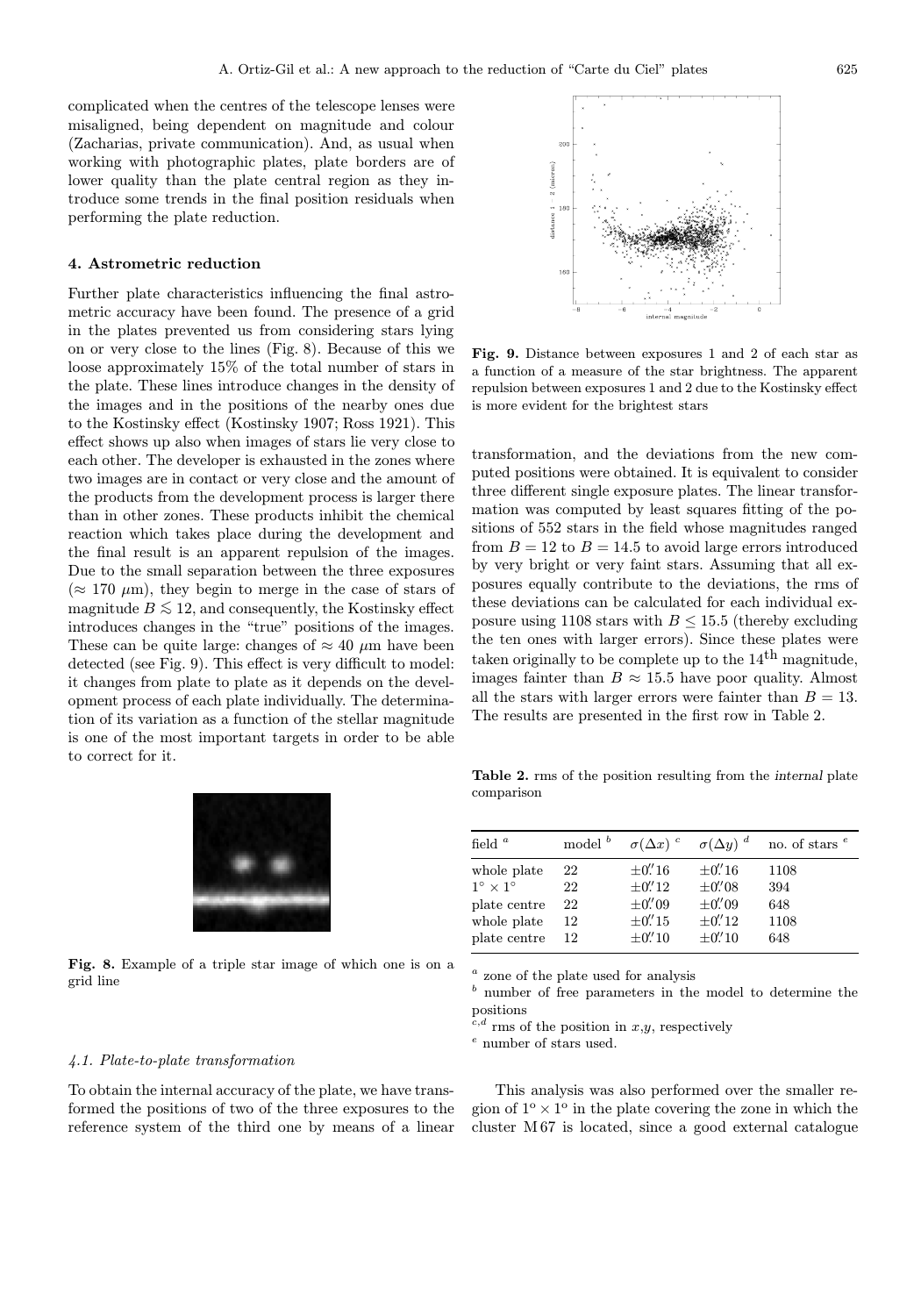is available for this area (Girard et al. 1989). The linear model was in this case computed using a total of 215 stars with magnitudes ranging from  $B = 12$  to  $B = 14.5$ . The final rms were obtained from a set of 394 stars brighter than 15.5 (second row in Table 2). One can see that  $\sigma(\Delta x)$ are larger than those for  $\sigma(\Delta y)$ . This may indicate that there are some kinds of local distortions which show up when studying only a small plate region, while they are absorbed by the model when considering the whole plate. They can be due to slight emulsion displacements during the plate drying process or because storage of the plate in vertical position for almost one hundred years, to small errors in the telescope tracking, or to optical distortions as the small field considered around M 67 is at the plate edge, where these distortions are expected to be stronger. Also the background, and consequently the noise, was found to be larger at the plate borders (see Fig. 12).

To determine if these "plate border effects" could account for the fact that  $\sigma(\Delta x) > \sigma(\Delta y)$  an internal reduction using stars closer than 5 cm to the plate centre was carried out. Accuracies of  $\sigma(\Delta x) = \sigma(\Delta y) = 0.09$  were found. This result clearly reflects the poorer quality of plate borders. Therefore, it seems that the triple Gaussian model can deal with this trend of  $\sigma(\Delta x) > \sigma(\Delta y)$  when considering the whole plate, although the final accuracies are poorer than when only considering the plate central region.

## 4.2. Plate-to-catalogue reduction

For the  $1^{\circ} \times 1^{\circ}$  region mentioned before containing the cluster a separate reduction was performed. The external comparison was carried out with an astrometric catalogue specifically built for this field (Girard et al. 1989). It has an external error of  $0''$ 16 in the star positions for 1950.8, the catalogue weighted mean epoch. The cluster is located 10<sup>'</sup> north of the field centre. The plate model used consisted of polynomials in  $x$  and  $y$  up to the second order and the reduction was performed using the mean position over the three positions corresponding to the three exposures we have per star. In this way it is possible to avoid to some degree the consequences of the Kostinsky effect over the brightest stars. The rms of the deviations are shown in the second row in Table 3. In these calculations three stars with exceptionally large deviations were not taken into account and the star showing the largest deviation after the reduction was also rejected.

The reduction of the full plate was performed using the PPM as an external catalogue. Only 10 stars (with magnitudes  $B = 8.24 \leq B \leq 11.13$  could be used in the reduction as in the PPM stars are normally brighter than  $V = 11$ . The triple images of these stars are quite blended in our plates and the errors for the parameters obtained in their Gaussian fitting are a bit worse than the ones corresponding to fainter stars. The plate model used consisted of polynomials in  $x$  and  $y$  up to the second order

Table 3. rms of the triplet mean position resulting from the plate reduction with an external catalog

| $\alpha$ catalog $\alpha$          |                | model $\int_a^b \sigma(\Delta x)_{m}^c \sigma(\Delta y)_{m}^d$ |                                            | no. of stars <sup>e</sup> |
|------------------------------------|----------------|----------------------------------------------------------------|--------------------------------------------|---------------------------|
| <b>PPM</b><br>Girard<br><b>PPM</b> | 22<br>22<br>12 | $0.^{\prime\prime}23$<br>0''/20<br>0''/16                      | 0''/19<br>$0.^{\prime\prime}20$<br>0''' 13 | 10<br>196<br>10           |
|                                    |                |                                                                |                                            |                           |

 $\real^a$  catalog employed

number of free parameters in the model used to determine the star positions

 $c,d$  rms of each triplet mean  $x,y$  coordinates

<sup>e</sup> number of stars used.

and the rms of the deviations are shown in the first row in Table 3. The larger values for  $\sigma(\Delta x)$  than for  $\sigma(\Delta y)$ can be due to the fact that the reference stars happen to be in regions of the plate where the optical distortions are stronger along  $x$ -axis than  $y$ -axis and the fitting algorithm is slightly poorer in the case of the brightest stars because when the exposures merge the determination of the exposure centres is less accurate. Errors during the telescope tracking can also be an explanation.

In Fig. 10 the residuals in the mean position are plotted as a function of the plate position. They are uncorrelated so it seems that there are no global systematic errors present in the plate although ten reference stars are clearly too few to categorically affirm that there are no systematic errors left.



Fig. 10. Residuals for the mean position of the three exposures after the plate reduction with the PPM catalog as a function of the plate position. Arrow lengths have been enlarged 1500 times

#### 5. Photometry

An internal instrumental magnitude was computed from the measured density of each exposure. For this purpose,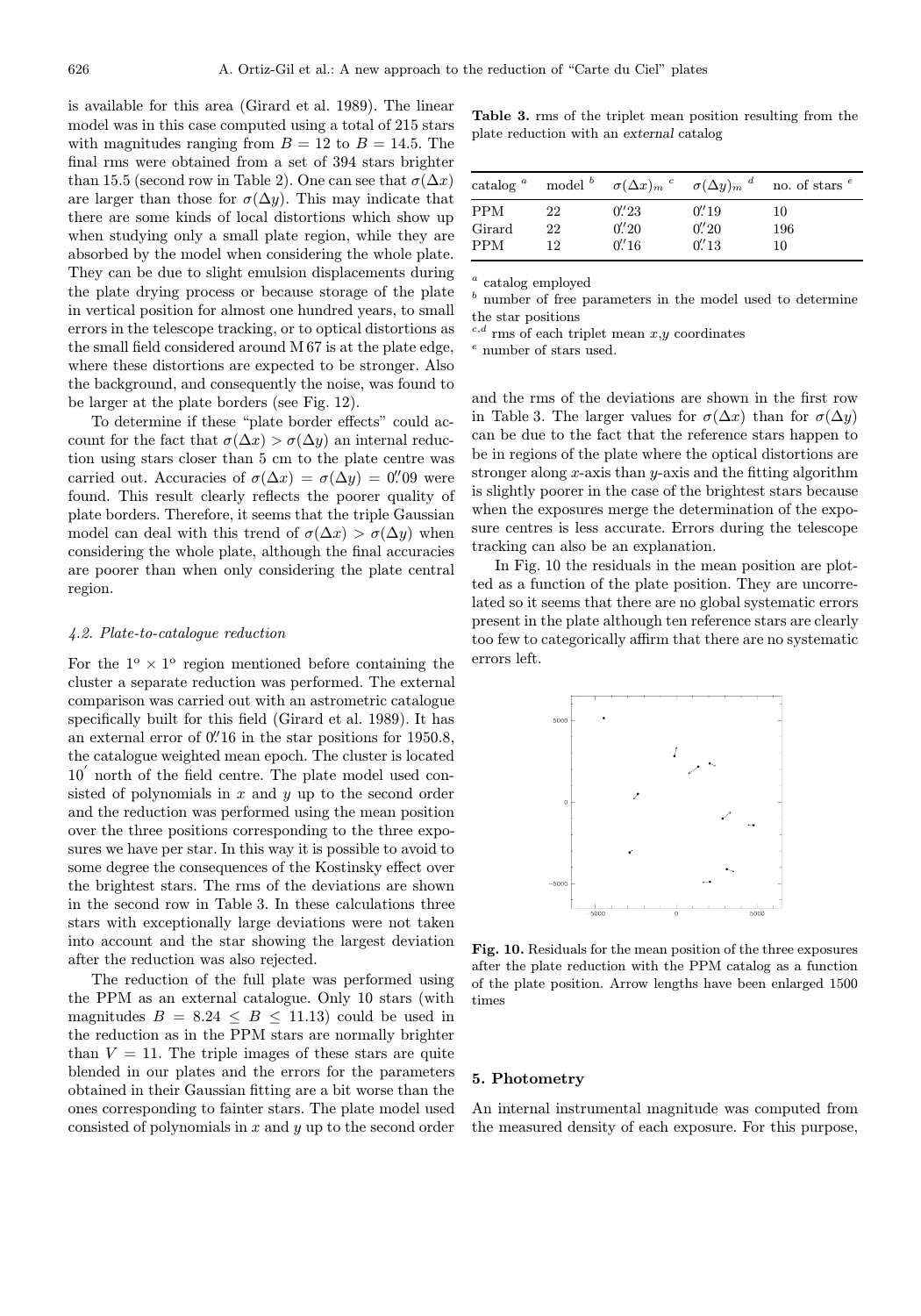the volume under each Gaussian was considered and an internal instrumental magnitude was defined as

$$
m_k = -2.5 \log(v_k),\tag{8}
$$

where  $v_k = A_k(\pi a_k b_k)$ ,  $A_k$  being the peak density of the k-th exposure in the triple image, and  $a_k, b_k$  the semiaxes of the elliptical contour. But this is true only in the case of non-saturated images for which a Gaussian model is correct.

For saturated images it happens that the volume of the fitted Gaussian is smaller than the one which would correspond to a linear detector without saturation because the image is, in some way, cut by the saturation limit of the plate.

Let us suppose that we have a Gaussian and that we cut it in two parts at a certain height  $h$ . The ratio between the volume of the "lower" part,  $V$ , and the total one,  $V_c$ , is found to be:

$$
\frac{V}{V_{\rm C}} = h \times (1 - \ln h) \tag{9}
$$

where  $h$  is the truncation height and the total height is assumed to be 1.

This allows to obtain the "true" Gaussian volume  $V_c$ in the case of saturated (truncated) images as a function of the plate saturation peak (truncation)  $p_s$ , the image area  $a$ , and the measured volume  $V$ :

$$
V_{\rm C} = a \times p_{\rm s} \times \exp\left\{\frac{V}{a \times p_{\rm s}} - 1\right\}.
$$
 (10)

This  $V_c$  is an estimation of the volume which can be used in the evaluation of the internal magnitude when dealing with saturated images. The measured volume V is a Gaussian one, corresponding to the volume under a bivariate Gaussian: It is the semimajor times the semiminor image axis times maximum amplitude of image peak density. We are interested also in comparing the magnitudes estimated from V (uncorrected) and the ones from  $V_{\rm c}$  (corrected).

The photometric reduction was performed with 102 stars from the SIMBAD data base which have been identified in the plate. More than 70% of these data comes from a work by Eggen & Sandage (1964), which ensures that we are dealing with a mostly homogeneous sample.

A second order polynomial was used to fit the data and accuracies of  $\sigma = \pm 0$ <sup>m</sup>.09 (case of uncorrected magnitudes) and  $\sigma_{\rm c} = \pm 0^{\rm m}10$  (when corrected magnitudes are introduced) were obtained. A total of two outliers and seven poor quality stars were removed from the sample prior to the fitting. An analysis of these poor quality stars revealed that six of them are the brightest stars in the sample located at a distance from the plate center larger than 4.7 cm, where optical aberrations produce important distortions on the images. The seventh one removed is the brightest star in the whole sample. As the method



Fig. 11. Magnitude calibration using the measured internal magnitudes and a photometric sequence

of corrected volumes relies on the proper estimation of the image area, it is very sensitive to distorted cases such as the ones just described. Thus, a wrong estimation of the image area produces a wrong estimation of the correction to the image volume and this method cannot deal with these pathological cases. The method of corrected magnitudes constitutes an experimental model which forces the calibration curve to be closer to linear at the bright end and may be used if such a property were essential. In Fig. 11 we show how the fitting looks like when using uncorrected magnitudes, after dropping off the seven problematic cases. The error bars in this figure are the propagated errors of the profile parameter errors.

One can compare the accuracy obtained here,  $\sigma$  =  $\pm 0^{\text{m}}.09$  with the accuracy in Eggen & Sandage paper, which is  $\sigma_{ES} \approx \pm 0^{m}02$ . It is clear that  $\sigma_{ES}^2$  is negligible in comparison with  $\sigma^2$ , therefore one can state that the main sources of the found rms error  $\sigma$  must be related to the quality of our CdC plate and to the specific reduction method described here.

# 6. Reducing the number of free parameters in the model

A problem present in the three-gaussian model fitted to the data is the large number of free parameters, 22 in total per triple image. It is clear that some of these parameters must be correlated as the three exposures were intended to be as similar as possible. Therefore a model with smaller number of degrees of freedom would be interesting to consider because:

a) The fitting process would be more robust with a smaller number of free parameters.

b) The fitting algorithm would be faster.

Principal Components Analysis (PCA) (Brosche 1973; Whitney 1983, for example) is a method which first obtains a new set of uncorrelated variables by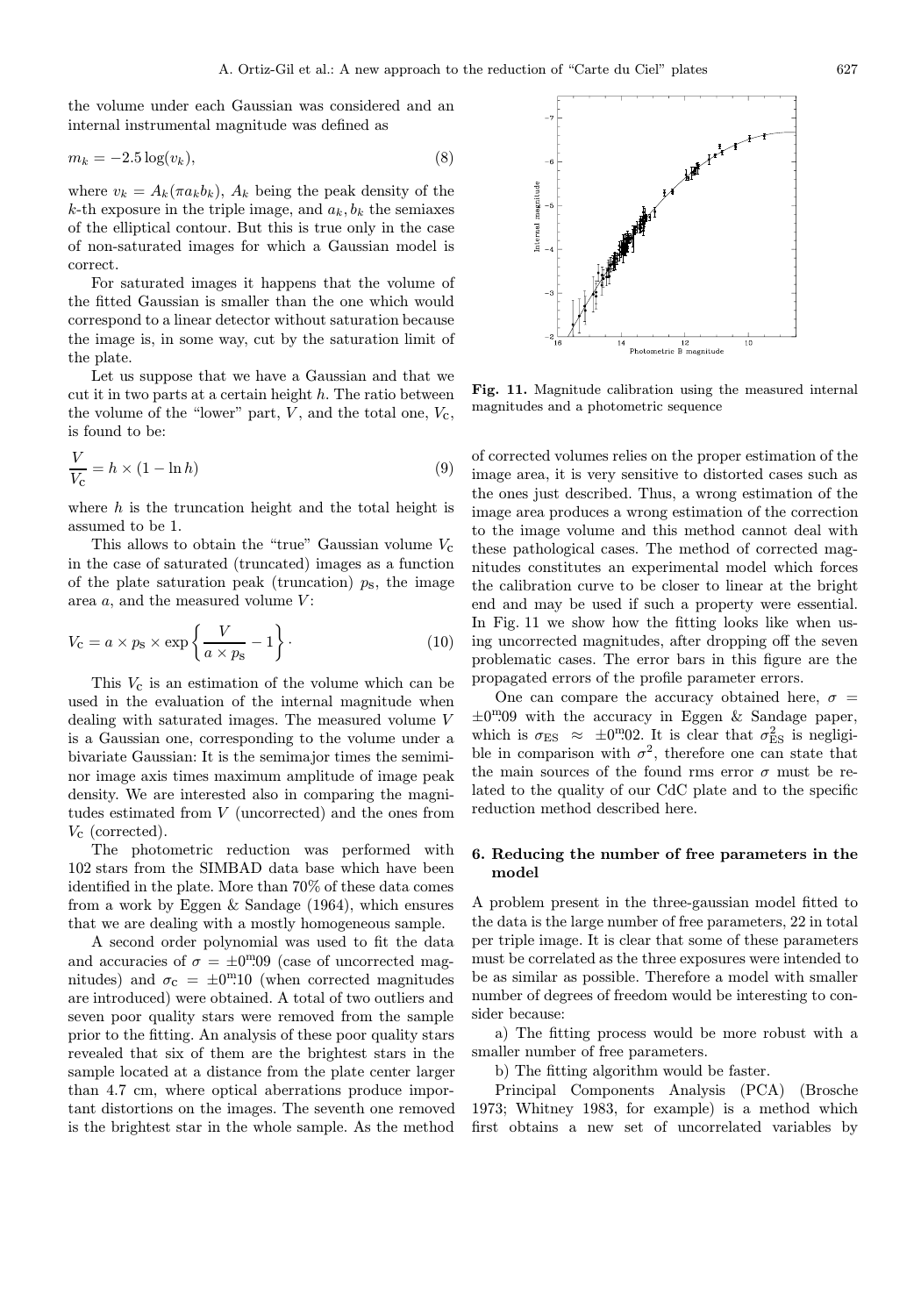determining the set of eigenvectors of the original data correla-

tion matrix. The corresponding eigenvalues give the portion of total variation in the original data for which each eigenvector accounts for. Then the eigenvalues are sorted and split into two groups: The ones with larger values putatively represent the signal, and the remaining ones represent the noise. The programme used (Lentes 1985) contains a modification of the correlation matrix in order to take care for error covariance.

We found that it is possible to reduce the number of free parameters to not less than 7. This minimum is defined by the number of eigenvalues with larger values representing the actual data.

A question can be posed now: Is there any set of less than 22 parameters which seems suitable a priori to represent the data? Some characteristics in our problem can help us to find a possible candidate. For example, the three exposures should in principle be identical, as they were supposed to be given the same exposure time in each individual plate and were taken under approximately the same atmospheric conditions, as there was only about half an hour between consecutive exposures. More explicitly, we have found that, in average, in the current data the values of the parameters in an individual exposure are compatible with the case of being equal to the analogue ones in the other two exposures for each single star. This means that it is basically correct to use only one peak density value A for the three exposures, and the same holds for  $\sigma_x$ ,  $\sigma_y$ , s and t. The only parameter left, the background, was found to be varying in a not at all regular way over the plate (Fig. 12). However, the scale of this variation is much larger than just the  $0.81\times0.81$  mm windows containing the triple images and no errors are introduced when taking it to be constant. Thus, it was considered to be the same inside the whole frame containing the triple image

The reasonings above, thus, lead in total to a set of 12 free parameters, that is, the 6 mentioned just before and 6 position coordinates for the centres of the three exposures. These have been the degrees of freedom of the new model applied in Sect. 7.

The question remains whether it is possible to only have 7 degrees of freedom without loosing an important fraction of the original information. First, one would expect a strong correlation between  $\sigma_x$  and  $\sigma_y$  (and it is so indeed) hence one of them can be computed as a function of the other one. One has to pay attention to the fact that because of the presence of field curvature this function will depend on the distance to the plate centre.

Moreover, could it be possible to know the position of each exposure only knowing the triangle central coordinates? For this to be correct the triangle geometry should be constant through the plate. The angles which the position vectors of each exposure in a triplet form with an  $x$ -axis parallel to the  $x$  plate scan axis and as origin the triangles geometric centre have been calculated, together

with their rms. Its dependence on the position in the plate and on the distance to the plate centre was studied and it was found that exposure 1 suffers a displacement when approaching one of the plate corners. It also happens to exposure 3, but to a smaller degree. The total dispersion of the angle values is equivalent to an image displacement along an arc of length of  $0.^{\prime\prime}12$ ,  $0.^{\prime\prime}03$  and  $0.^{\prime\prime}005$  for exposures 1, 2 and 3, respectively. One can compare this with the residuals when performing the comparison with an external catalogue (Table 3). If the total error in the image position is taken to be  $\Delta d = \sqrt{(\sigma(\Delta x))^2 + (\sigma(\Delta y))^2}$ , we obtain  $\Delta d = 0$ . which is larger than  $0$ . Thus, angle dispersion is not the main source of error in the position in this case. We have also checked that the ratios among the triangle sides are not dependent on the magnitude.

A model for the three exposure positions as a function only of the geometrical triangle centre position in the plate is then possible and this would lead to a set of 7 free parameters, as predicted by the PCA:  $A, \sigma_x$  (or  $\sigma_y$ ), s, t,  $x_c$ ,  $y_c$  and the background  $(B)$ .



Fig. 12. Contour plot of different background levels. Thicker lines correspond to larger values. The non-uniformity of the background across the plate is obvious, as well as the large inhomogeneity toward the plate edges

#### 7. Reduction with a 12 free parameter model

A new reduction was then performed, modeling the data now with a 12 parameter model instead of the 22 parameter one used before. This new model was simply the addition of three Gaussian curves with identical A,  $\sigma_x$ ,  $\sigma_y$ ,  $s, t$  and  $B$ , together with the corresponding 6 coordinates for the three image centres:

$$
D_{ij} = B + \sum_{k=1}^{3} A \exp \left\{-\frac{1}{2} \left[ \frac{1}{1-t^2} \left( \left( \frac{x_{ij} - x_{ck}}{\sigma_x} \right)^2 + \left( \frac{y_{ij} - y_{ck}}{\sigma_y} \right)^2 - 2t \left( \frac{x_{ij} - x_{ck}}{\sigma_x} \right) \left( \frac{y_{ij} - y_{ck}}{\sigma_y} \right) \right) \right]^s \right\}.
$$
 (11)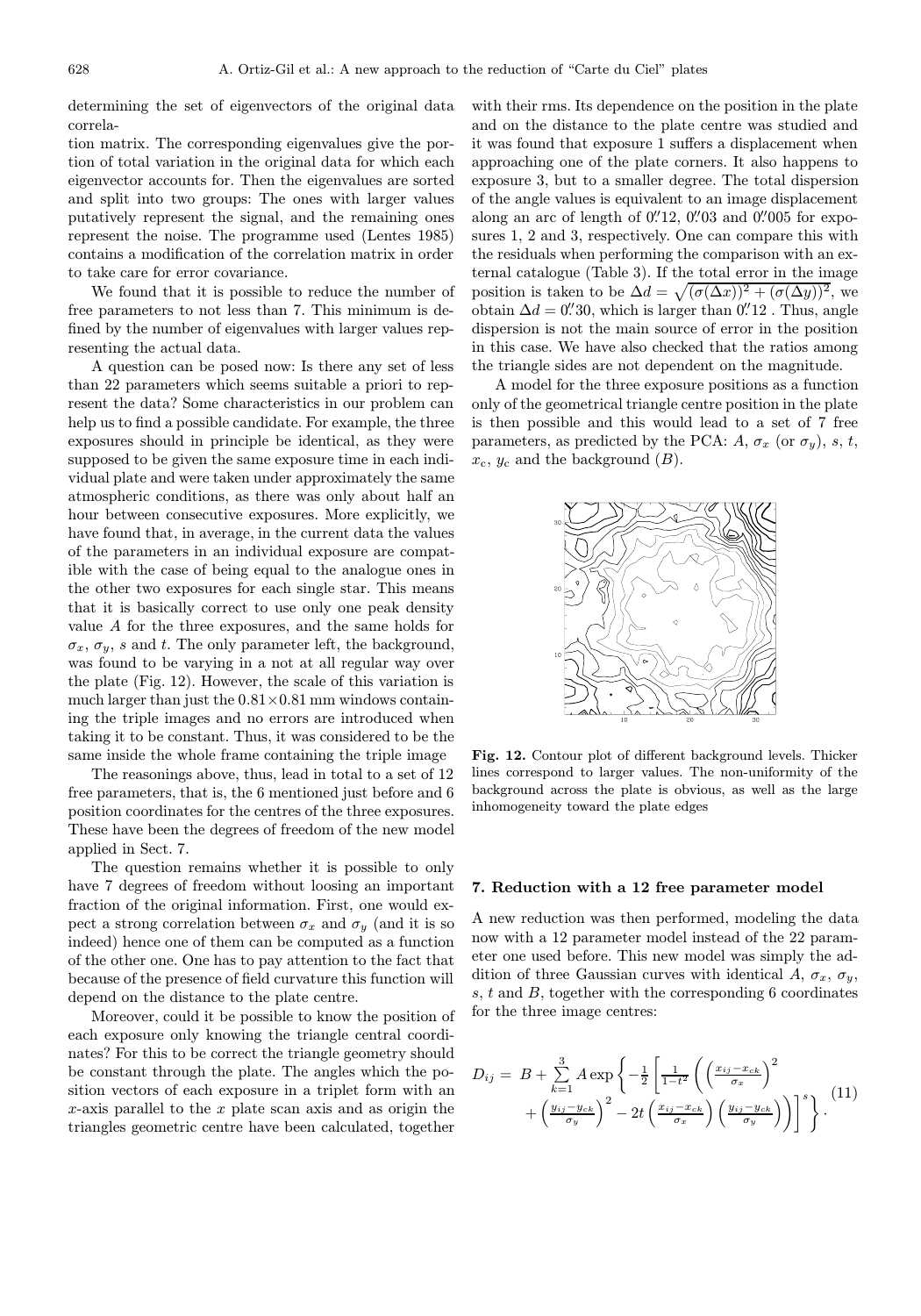### 7.1. Plate-to-plate transformation

An internal comparison of the plate was again performed following the same method already described. There is an improvement in comparison with the results obtained when using the 22 free parameter model, as can be seen in the fourth row in Table 2. We noted that  $\sigma(\Delta x) > \sigma(\Delta y)$ , again due to border effects as we obtained  $\sigma(\Delta x) = \sigma(\Delta y) = 0$ . Then working with a circular area of radius 5 cm around the plate centre (note that it is the same obtained for the same region with the 22 parameter model). It seems from Table 2 that the 22 free parameter model was able to deal with this trend when considering the whole plate while the 12 parameter model was not. This means that distortions in the plate borders introduce significant deviations from the hypothetical identity of the three exposures, which is assumed in the 12 parameter model.

## 7.2. Plate-to-catalogue reduction

A remarkable improvement is obtained when working with the 12 parameter model when performing the reduction with the PPM as before (see last row in Table 3). Again,  $\sigma(\Delta x) > \sigma(\Delta y)$  due to the poor quality of the reference stars and possible telescope tracking errors, as explained in Sect. 4.2.

## 7.3. Photometry

A second order polynomial has been fitted to the data as before, after removing from the sample the seven ones which were found to be to severely affected by saturation and optical aberrations (see Sect. 5). The magnitudes are obtained with an accuracy of  $\pm 0^{\text{m}}10$ , to be compared with the one obtained with the 22 parameter model,  $\pm 0^{\text{m}}$ 09. It is clear that both methods lead to the same accuracy in the photometry.

#### 8. Conclusions

We showed that it is possible to make use of the information stored in the CdC plates in spite of the large variety of problems that they exhibit (triple exposures, optical aberrations, grid lines, emulsion saturation).

A general procedure in their analysis has been developed, based in the fitting to these triple exposures of a model consisting on the sum of three bi-variate Gaussian distributions in arbitrary position.

A detailed analysis of some problems in the plates was carried out. It was found that optical aberrations which result in symmetrically elongated images (spherical aberration and field curvature) dominate others which could be also present and would introduce asymmetries in the images (coma). We have seen that these particular aberrations have no influence in the final astrometric accuracy as the bivariate Gaussians are able to correctly model these elliptical images present mainly in the plate corners.

The internal plate accuracies obtained per exposure are  $\sigma(\Delta x)$  =  $\pm 0.^{\prime\prime}15$  and  $\sigma(\Delta y)$  =  $\pm 0.^{\prime\prime}12$ . Improvement is obtained when considering only a circular area around the plate centre as in this case accuracies were  $\sigma(\Delta x) = \sigma(\Delta y) = \pm 0$ . If so both the 22 and 12 parameter models. This demonstrates the poorer quality of images at the plate borders due to optical distortions mainly.

The reduction with an external catalogue (PPM) gives values of  $\sigma(\Delta x) = \pm 0$ . 16 and  $\sigma(\Delta y) = \pm 0$ . This reduction was done with problematic data as all the stars considered were among the brightest ones on the plate and they exhibited larger errors in the fitting due to the blending of the three exposures. Only 10 stars could be used as reference stars. The differences among these  $\sigma(\Delta x)$  and  $\sigma(\Delta y)$  are most probably due to the poorer quality of the bright images and/or problems in the telescope tracking.

The 12 free parameter model is found to be equivalent to the 22 parameter model for the internal reduction but for the external reduction results are better with the first one. This is because although the 22 parameter model is capable of reproducing the data in a more detailed way it is also more sensitive to individual image errors.

A photometric reduction was also performed using a homogeneous sample of data from Eggen & Sandage (1964) mainly, with a resulting accuracy of  $0<sup>m</sup>09$ . Photometry with the 12 parameter model gives the same result, so the photometry is not affected by the change in the model in these two particular cases.

Improvements to the algorithm have been also outlined on the basis of the results obtained with a Principal Component Analysis of the data which indicates that a model with at least 7 free parameters instead of 22 is possible. These parameters are: one peak density  $(A)$ , one profile width  $\sigma$ , one saturation parameter  $(s)$ , one orientation parameter  $(t)$ , one background  $(B)$  and the triangle centre coordinates  $(x_c, y_c)$ .

Acknowledgements. The authors wish to thank Drs. H.-J. Tucholke and M. Geffert for providing us with part of the software used in this work, together with Dr. M. Odenkirchen, Dr. A. Fernández-Soto and Prof. Dr. K.S. de Boer for very useful discussions and comments. Dr. Th. Lentes provided us with his software to perform the Principal Components Analysis. We are very grateful to Bordeaux Observatory for providing us several CdC plates from their archives. We also thank SIMBAD Data Base at the CDS (Strasbourg, France) for providing us part of the data used.

This work has been carried out in the frame of a European Community (EC) Network entitled "Salvaging an astrometric treasure" (project no. CHRX-CT94-0533) within the "Human and Capital Mobility" program. The authors duly acknowledge the support of the EC, specially A. Ortiz-Gil and M. Hiesgen with regards to their fellowships.